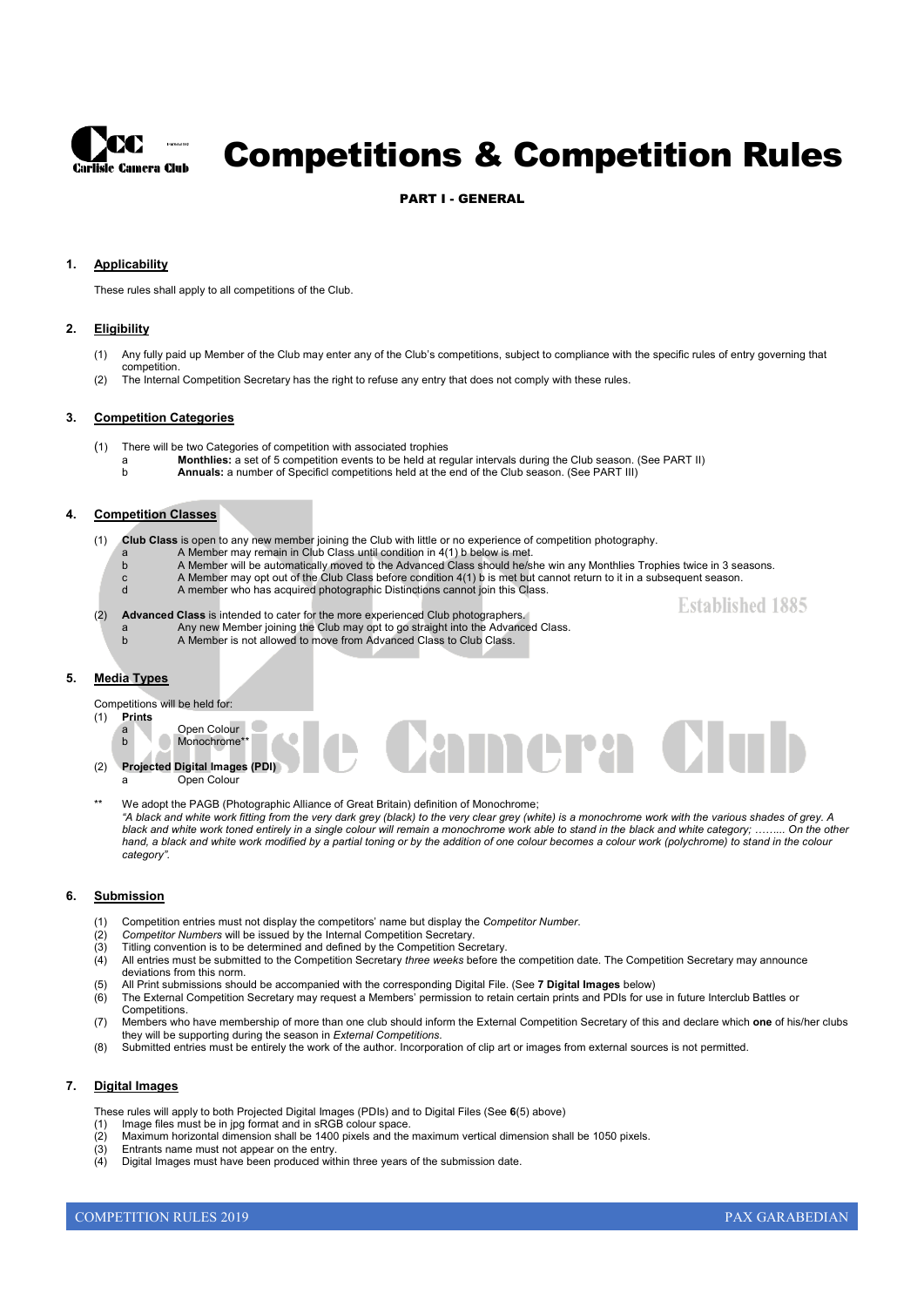#### **8. Prints**

- (1) For Club & Advanced Class competitions, prints may be of any size but must be mounted.
- $(2)$  No print mount may exceed 50 x 40cm.<br>(3) Entrants name must not appear on the
- Entrants name must not appear on the entry.
- $\overrightarrow{A}$  The print must have been produced within three years of the submission date.<br>(5) Colour prints may be home or trade printed and mounted. Colour prints may be home or trade printed and mounted.

#### **8. Previous Entries**

- (1) Previous Entries may be re-entered only once in the same Competition Category, subject to the Rules specific to that Category.
- (2) A Previous Entry is deemed to be any entry, which has previously been entered into that Competition Category or an entry from the same or almost identical negative, transparency or digital file, unless the entry is substantially different in character from the original. This matter is subject to the discretion of the Competition Secretary together with Committee members who may ask to see both pieces of work together.

#### PART II – MONTHLIES

#### **1. Competition**

- (1) Five (5) Monthly competitions shall be held in the following classes:
	- (a) Club Class PDIs
	- (b) Club Class Colour Prints.<br>
	(c) Club Class Monochrome
	- (c) Club Class Monochrome Prints<br>
	(d) Advanced Class PDIs
	- (d) Advanced Class PDIs<br>
	(e) Advanced Class Color<br>
	(f) Advanced Class Mong
	- (e) Advanced Class Colour Prints. (f) Advanced Class Monochrome Prints.
- **2. Entries**
	- (1) **Club Class** entries are limited to 2 images per competition event.
		-
	- (2) **Advanced Class** entries are limited to 2 images per competition event.<br>(3) **Club and Advanced Class** entries not placed 1s<sup>t</sup>, 2<sup>nd</sup> or 3<sup>rd</sup> in one Image Type of a Monthly competition may be entered once more in t Type competition of a subsequent Monthly competition. **Established 1885**
	- (4) Re-entry of an image in a different Media type is not permitted in the same Club season.

#### **3. Marking**

- (1) Marks will be allocated as follows:
	- $(a)$  6 points for 1<sup>st</sup> place
	- (b)  $5$  points for  $2<sup>nd</sup>$  place
	- $(c)$  4 points for  $3<sup>rd</sup>$  place
	- (d) 3 points for a Highly Commended<br>
	(e) 2 points for a Commended<br>
	(e) 1 point for all other non-placed en
		- 2 points for a Commended 1 point for all other non-placed entries
	-
- (2) There may be as many 'Highly Commended's or 'Commended's as the Judge deems appropriate.
- (3) The aggregate of the six best scoring entries in each Class by each competitor shall determine the overall Year-end winner for that Competition Class.

#### PART III – ANNUALS

#### **1. Competitions**

- (1) The following Annual competitions shall be held each season:
	- (a) Jackson Trophy (Individual Monochrome Prints) (b) Centenary Cup (Individual Colour Prints) (c) Mattinson Cup (Individual PDIs)<br>
	(d) Coronation Cup (Set of Three Mo (d) Coronation Cup (Set of Three Monochrome Prints)<br>(e) The Old Timer Trophy (Set of Three Colour Prints) (e) The Old Timer Trophy (Set of Three Colour Prints)<br>
	(f) Victory Cup (Set of Three Colour Prints) Victory Cup (Set of Three PDIs)<br>
	Nan Campbell Trophy (Monochrome or co (g) Nan Campbell Trophy (Monochrome or colour Print)

The competitions will be open to both Club and Advanced Class entrants.

(3) No previous entry in an Annual competition may be entered in subsequent Annual competition.